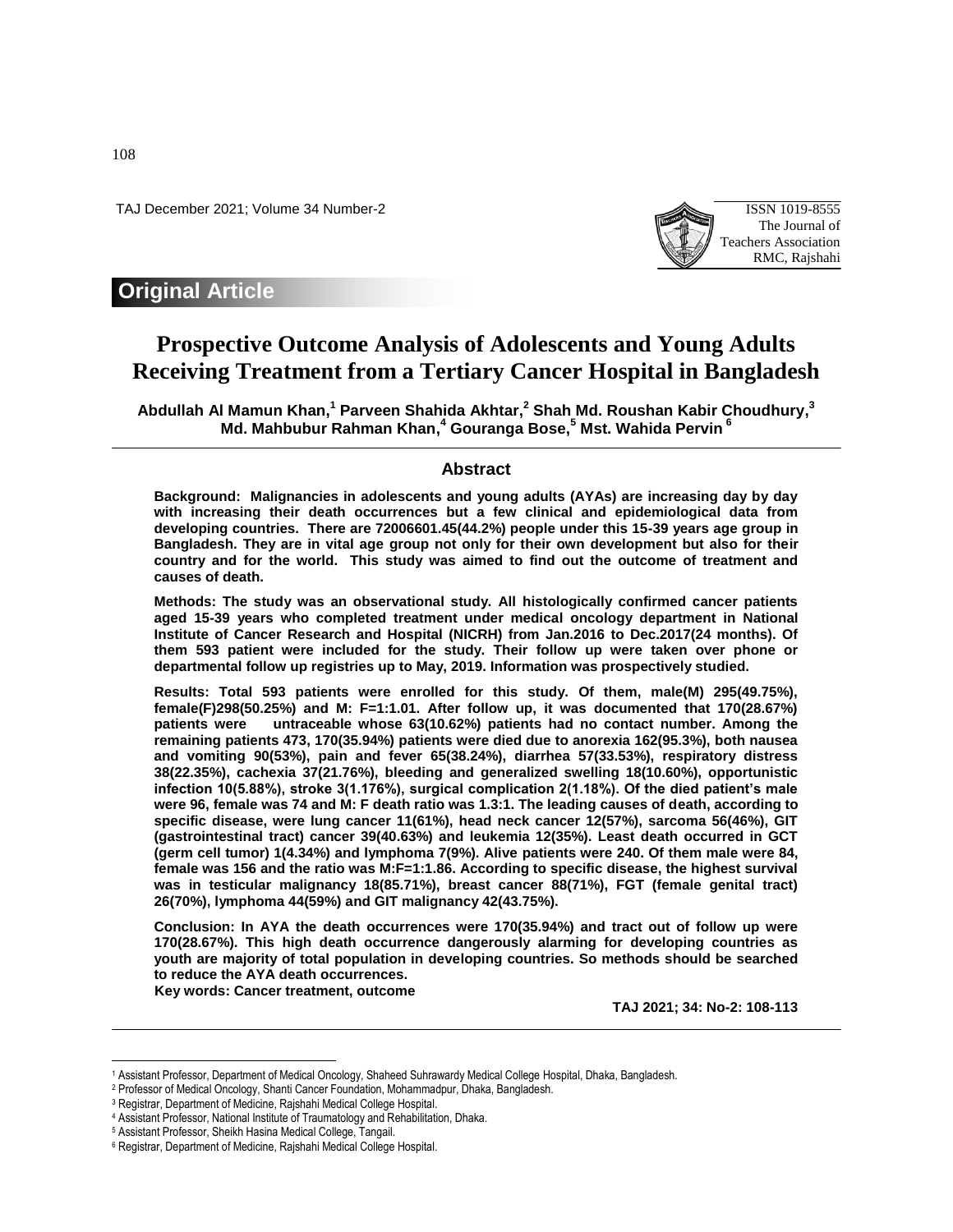## **Introduction**

The discipline of adolescent and young adult oncology (AYAO) is an evolving field that has begun to be defined only within the last decade.

The increasing focus over the last 10 years on the outcomes, unique challenges of care, and distinct biology of young adult cancers is beginning to stimulate interest in the development of clinical programs specific to the care of AYAs. Cancer is regarded as a disease of older adults. Little is known and reported in literature about the incidence and patterns of this disease in adolescent and young adults (AYAs). This population poised between children and adults has been called the "lost tribe"<sup>1</sup>. There is no study in Bangladesh with AYAs malignancies in older adolescents and young adults. There are limited studies and literatures are available from developed countries .The annual number of AYA cancers, although small, will constitute a significant burden .This diagnosis disrupts the normal trajectories of development including physical, psychological, social and life goals related to family and careers. For this reasons, cancer in AYA merits attention.

Early detection of the disease by recognizing signs and symptoms that appeared first will be beneficial for the patients with AYA tumour as prognosis differs with the stage of the disease. Although cancer is the second leading cause of death in AYA (12% of death) , it is still relatively uncommon. The incidence of cancer is increasing. Fortunately, with modern aggressive multidisciplinary therapy, 5 year survival for this group with cancer exceed 75%<sup>3</sup>.

Many cancers, including lymphoma, leukemia, sarcomas, melanoma, GI stromal tumor, breast cancer, and colon cancer, the epidemiology and cancer biology differ in AYAs compared with younger children and older adults<sup>5</sup>. Recent studies have found differences in outcomes for AYAs in certain cancers depending on whether they were treated on pediatric or adult protocols. Generating and delivering treatment care plans for the AYA population requires awareness of and sensitivity to these issues. The recommendation of the AYAO PRG is "to provide education, training, and communication to improve awareness, prevention, access, and quality of care for AYAs."<sup>6</sup>

The age limit of this study was 15 to 39 years. Our objective was to study the descriptive epidemiology of cancers in AYAs at NICRH and to compare this with the available data in other countries literature. There is no study in Bangladesh with AYAs malignancies in older adolescents and young adults. There are limited studies and literatures are available from developed countries .The annual number of AYA cancers, although small, will constitute a significant burden. There are 72006601.45(44.2%) people under this 15-39 years age group<sup>21</sup>. They are in vital age group not only for their own development but for their country.



Figure 1: Population pyramid of Bangladesh.

The aim of this study was to find out the outcome of treatment and causes of death.

#### **Materials and Methods**

The study was an observational study. All histologically confirmed cancer patients aged 15- 39 years who completed treatment under medical oncology department in National Institute of Cancer Research and Hospital(NICRH) from Jan.2016 to Dec.2017(24 months). Of them 593 patient were included for the study. Their follow up were taken over phone or departmental follow up registries up to May, 2019.All the diagnosed case of cancers, at the age of 15 to 39 years, take treatment or admitted in the Department of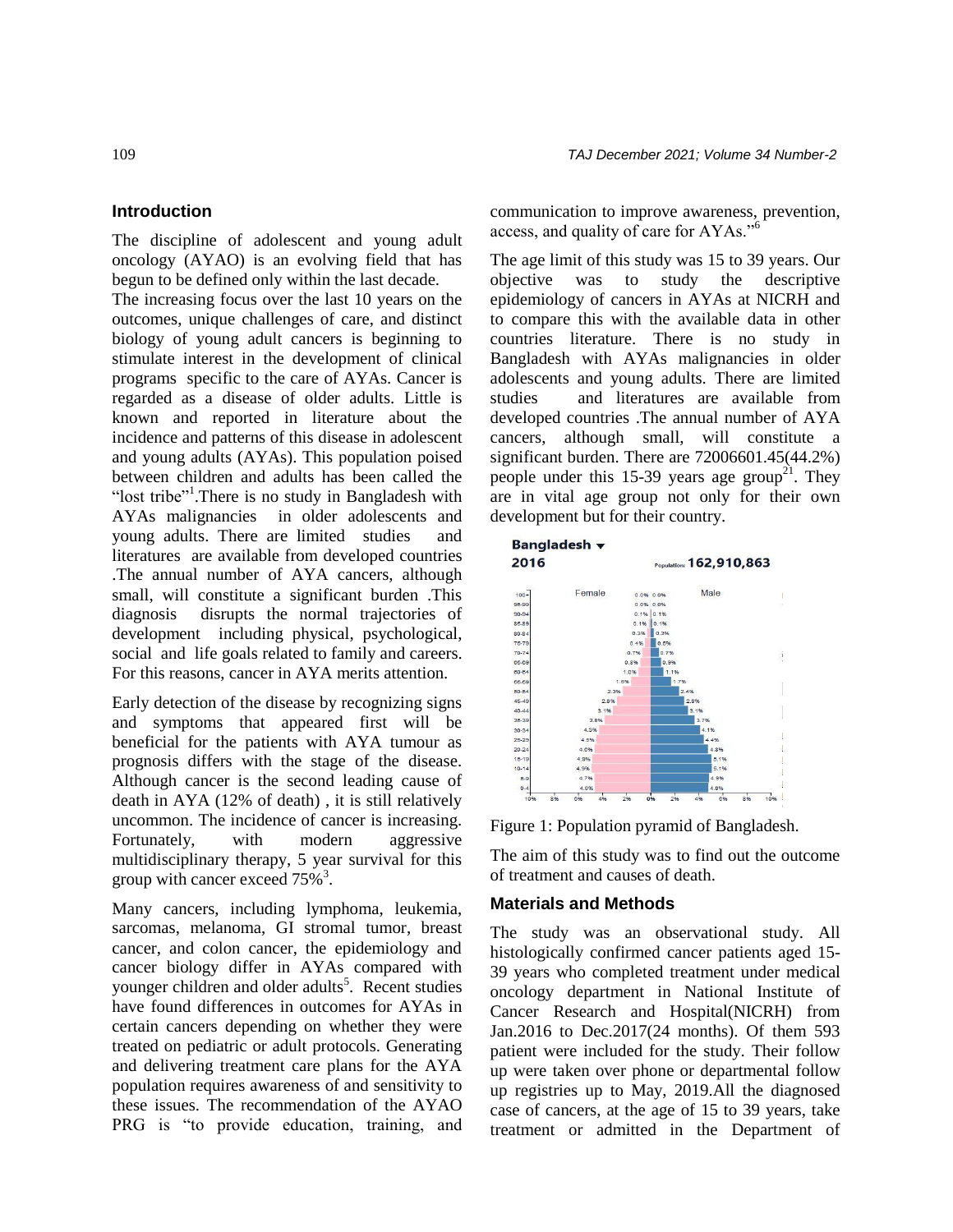Medical Oncology. The sample was collected by purposive sampling technique using phone or departmental follow up registries up to May, 2019.Prior to commencement of this study, the

thesis protocol was approved by the respective authority (RRC & EC) of NICRH, Dhaka. Consent were taken with written documents.

## **Results**

Total 593 patients were enrolled Of them, male (M) 295(49.75%), female (F)298(50.25%) and M:F=1**:**1.01. At the end of follow up it was documented that 170(28.67%) patients was untraceable whose 63(10.62%) patients had no contact number, 170(35.94%) patients were died and 240 (56.74%) was alive. Of the died patients male were 96, female were 74 and M:F death ratio was 1.3**:**1. Alive patients were 240. Of them male were 84, female were 156 and the ratio was M**:**F=1**:**1.86



**At a glance of cases (Alive, death & undetected):**

The leading causes of death, according to specific disease, were lung cancer 11(61%), head neck cancer 12(57%), sarcoma 56(46%), GIT (gastrointestinal tract) cancer 39(40.63%) and leukemia 12(35%). Least death occurred in GCT(germ cell tumor) 1(4.34%) and lymphoma 7(9%).

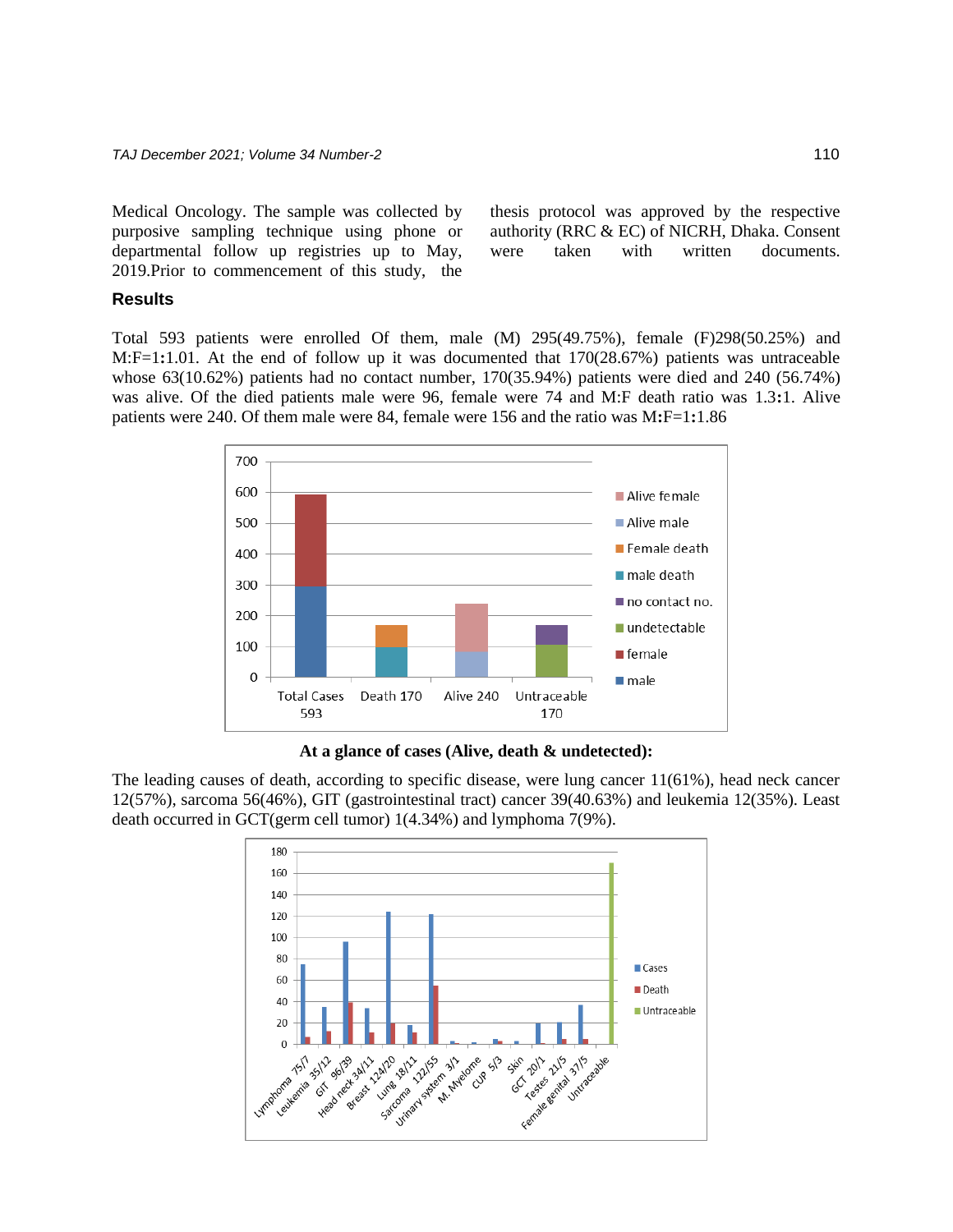

**Fig: Disease specific death (in %)** 

Died Patients were categorized according to symptoms during death. Among the traceable patients (473), 170(35.94%) patients were died due to anorexia 162(95.3%), both nausea and vomiting 90(53%), pain and fever 65(38.24%), diarrhea 57(33.53%), respiratory distress 38(22.35%), cachexia 37(21.76%), bleeding and generalized swelling 18(10.60%), opportunistic infection 10(5.88%), stroke 3(1.176%), surgical complication 2(1.18%). Total alive patients were 240. Of them male were 84, female were 156 and the ratio was M**:**F=1**:**1.86. According to specific disease, the highest survival were in testicular malignancy 18(85.71%), breast cancer 88(71%), FGT(female genital tract) 26(70%), lymphoma 44(59%) and GIT malignancy42(43.75%).

**Disease specific highest alive (in %) :**

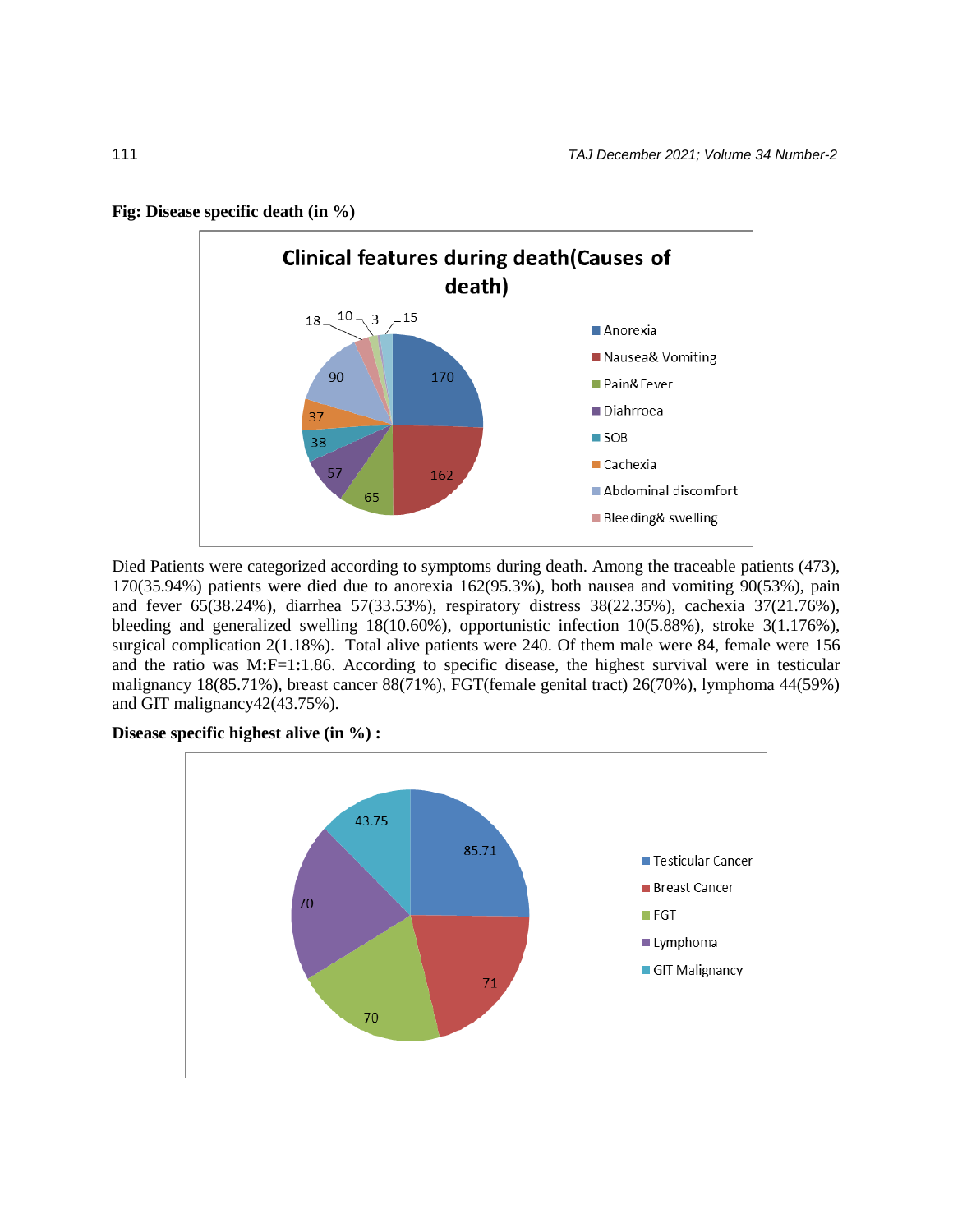## **Conclusion**

In AYA, the death occurrences were 170(35.94%) and lost to follow-0up cases were 170(28.67%). This high death occurrence dangerously alarming for developing countries as youth are majority of total population in developing countries. So, methods should be searched to reduce the AYA death occurrences.

AYA cancer patients varies among different countries across the world. More research in this field will help us understand the needs of Bangladesh's unique reproductive young population. Cancer in AYA is an important problem that has gone under recognized or was only a peripheral concern among health services provider, patient support and advocacy, funding, and cancer surveillance constituencies, as well as healthy teenagers and young adults who do not know they are at risk for cancer.

#### **Recommendations:**

Following recommendations are can be given based in this study:

- 1. Provide education, training, and communication to improve awareness, prevention, access, and quality of care for AYAs.
- 2. Identify age related warning clinical features.
- 3. Ensure excellence in service delivery regarding prevention, screening, diagnosis, treatment, survivorship and end of life.
- 4. Identify the characteristics that distinguish the unique cancer burden in the AYAO patient.
- 5. Support the AYA cancer patient.

## **References**

- 1. Michelagnoli MP, Pritchard J, Phillips MB. Adolescent oncology A homeland for the "lost tribe". Eur oncology — A homeland for *J Cancer* 2003;39:2571-2.
- 2. Census of India. Population Enumeration Data; Five-Year Age Group Data C-14 Tables.Available from: [http://www.](http://www/) censusindia.gov.in/2011census/Cseries/C-14.html. [Last accessed on 2014 Nov 20].
- 3. Adolescent Health: WHO Health Topic Page on Adolescent Health. Available **From:**

<http://www.who.int/topics/> adolescent\_health/en. [Last accessed on 2014 Nov 20].

- 4. Bleyer A, Leary MO, Barr R, Ries LA. Cancer Epidemiology in Older Adolescents and Young Adults 15-29 Years of Age, Including SEER Incidence and Survival: 1975- 2000. Bethesda, MD: *National Cancer Institute*, NIH Pub. No. 06-5767; 2006.
- 5. Ballantine K, Sullivan M. Adolescent and young adult cancer incidence and survival in New Zealand 2000-2009. Auckland:*National Child Cancer Network*; 2013.
- 6. Percy C, Van Holten V, Muir C. International Classification of Diseases for Oncology. 2nd ed. Geneva: *World Health Organization*; 1990.
- 7. Birch JM, Alston RD, Kelsey AM, Quinn MJ, Babb P, McNally RJ. Classification and incidence of cancers in adolescents and young adults in England 1979-1997. *Br J Cancer* 2002;87:1267-74.
- 8. Padhye B, Kurkure PA, Arora B, Banavali SD, Vora T, Naryanan P, et al. Patterns of malignancies in adolescents and young adults in tertiary care center from developing country. *Implication for outcome optimization and health service SIOP Abstract book* 2006. p. 479-80.
- 9. Kalyani R, Das S, Kumar ML. Pattern of cancer in adolescent and young adults — A ten year study in India. *Asian Pac J Cancer Prev* 2010;11:655-9.
- 10. Arora RS, Alston RD, Eden TO, Moran A, Geraci M, O'Hara C, *et al*. Cancer at ages 15-29 years: The contrasting incidence in India and England. *Pediatr Blood Cancer* 2012;58:55-60.
- 11. Moon EK, Park HJ, Oh CM, Jung KW, Shin HY, Park BK, *et al*. Cancer incidence and survival among adolescents and young adults in Korea. *PLoS One* 2014; 9:e96088.
- 12. Aben KK, van Gaal C, van Gils NA, van der Graaf WT, Zielhuis GA. Cancer in adolescents and young adults (15-29 years): A population-based study in the Netherlands 1989-2009. *Acta Oncol* 2012; 51:922-33.
- 13. Haggar FA, Preen DB, Pereira G, Holman CD, Einarsdottir K. Cancer incidence and mortality trends in Australian adolescents and young adults, 1982-2007. *BMC Cancer* 2012;12:151.
- 14. Wu X, Groves FD, McLaughlin CC, Jemal A, Martin J, Chen VW. Cancer incidence patterns among adolescents and young adults in the United States. *Cancer Causes Control* 2005;16:309-20.